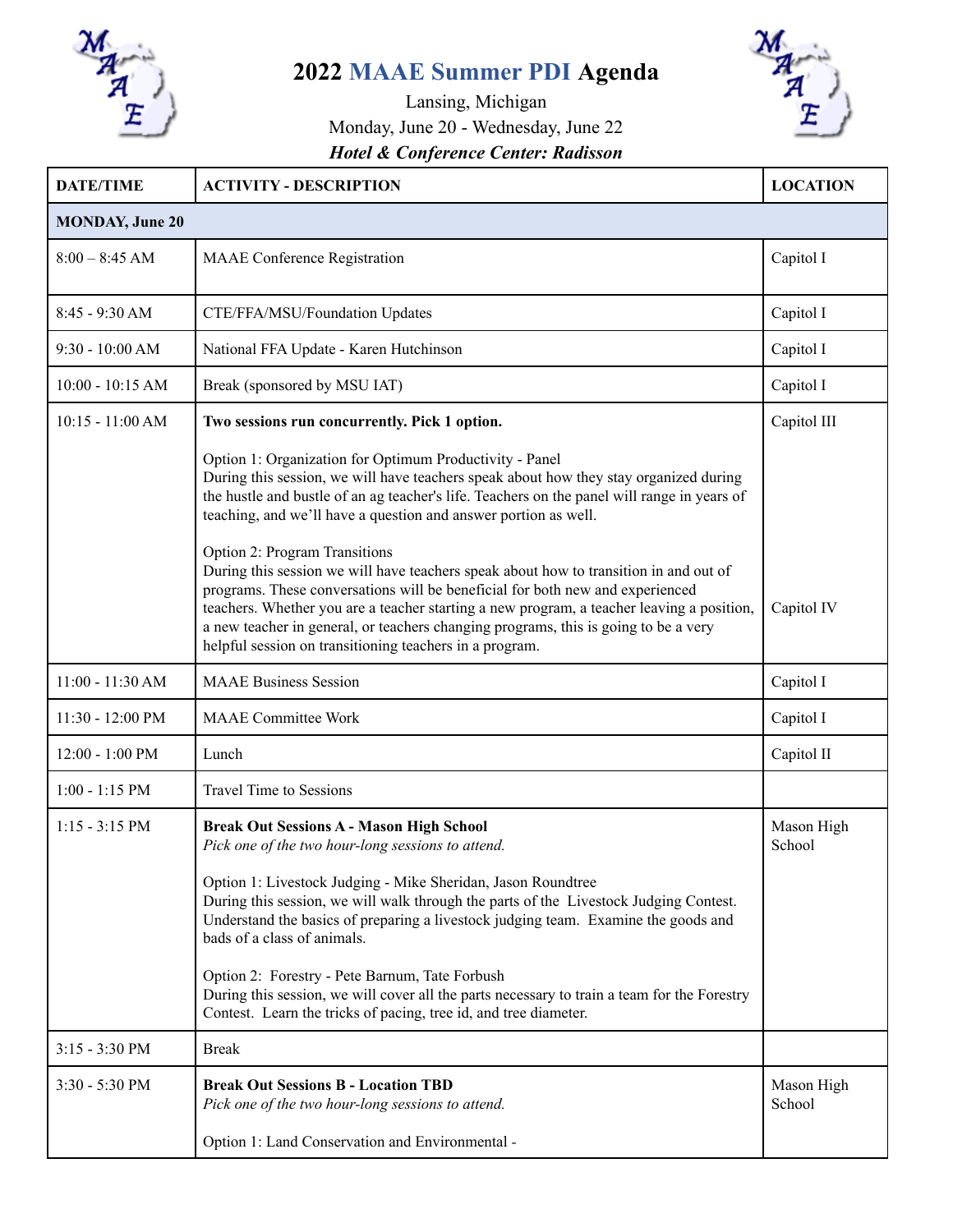|                           | During this session, we will cover all the parts necessary to train a team for the Land<br>Conservation Contest and the Environmental Contest. Learn the tricks for plant &<br>animal id, water quality, and soil health.                           |                                               |  |  |
|---------------------------|-----------------------------------------------------------------------------------------------------------------------------------------------------------------------------------------------------------------------------------------------------|-----------------------------------------------|--|--|
|                           | Option 2: Dairy Judging -<br>During this session, we will walk through the parts of the Dairy Judging Contest.<br>Understand the basics of preparing a dairy judging team. Examine the goods and bads<br>of a class of animals.                     |                                               |  |  |
| $6:30 - 8:00$ PM          | Dinner at Hotel                                                                                                                                                                                                                                     | Capitol II                                    |  |  |
|                           | <b>Evening Activities</b><br>Ideas in downtown Lansing:<br><b>Nuthouse</b><br>Tin Cup<br>Lansing Brewery                                                                                                                                            | Hospitality<br>Suite-<br>Governor's<br>Parlor |  |  |
| <b>TUESDAY, June 21</b>   |                                                                                                                                                                                                                                                     |                                               |  |  |
| $7:30 - 8:30 AM$          | Networking Breakfast                                                                                                                                                                                                                                | Capitol II                                    |  |  |
| $8:30 - 9:00 AM$          | Travel time (Carpool is an option/personal vehicle)                                                                                                                                                                                                 |                                               |  |  |
| $9:00 - 12:00 \text{ PM}$ | <b>Potter Park Zoo - Veterinary Science Education Program</b><br>We will get a behind-the-scenes look at their agriscience veterinary program housed at<br>Potter Park Zoo. Including: animal nutrition and feeding, and veterinary services.       |                                               |  |  |
| $12:00 - 1:00 \text{ PM}$ | <b>Lunch at Potter Park Zoo</b>                                                                                                                                                                                                                     |                                               |  |  |
| $1:00 - 1:30$ PM          | Travel to Mint Farm - St. Johns                                                                                                                                                                                                                     |                                               |  |  |
| $1:30 - 2:30$ PM          | Mint Farm - Stoney Creek Essential Oils - Tom Irrer<br>We will get a look at what goes into the production of the speciality crop mint. Will see<br>how this farm has added more value to its mint crop by producing and selling essential<br>oil.  |                                               |  |  |
| 2:30 - 3:00 PM            | Travel to Phillips Orchard - St. Johns                                                                                                                                                                                                              |                                               |  |  |
| $3:00 - 4:30$ PM          | <b>Phillips Orchard - Agritourism Workshop</b><br>We will get to see both their full farm operation and their retail market. Understand the<br>key points of orchard production, and adding value to the product produced with an on<br>farm store. |                                               |  |  |
| $4:30 - 5:15$ PM          | Travel back to Lansing<br>Optional stops on own:<br>Uncle Johns<br><b>Bellanger Meats</b>                                                                                                                                                           |                                               |  |  |
| $5:30 - 7:00 \text{ PM}$  | Dinner - On your own                                                                                                                                                                                                                                | City of Lansing                               |  |  |
| 7:00 PM                   | Lugnuts Game - Downtown Lansing                                                                                                                                                                                                                     | Bay City                                      |  |  |
| <b>WEDNESDAY, June 22</b> |                                                                                                                                                                                                                                                     |                                               |  |  |
| $7:00 - 8:30 AM$          | Breakfast & MAAE Years of Service Recognition (Starting at 8 AM)                                                                                                                                                                                    | Capitol II                                    |  |  |
| 8:30 - 9:15 AM            | MAAE Business Meeting (Elections, NAAE Update)                                                                                                                                                                                                      | Capitol I                                     |  |  |